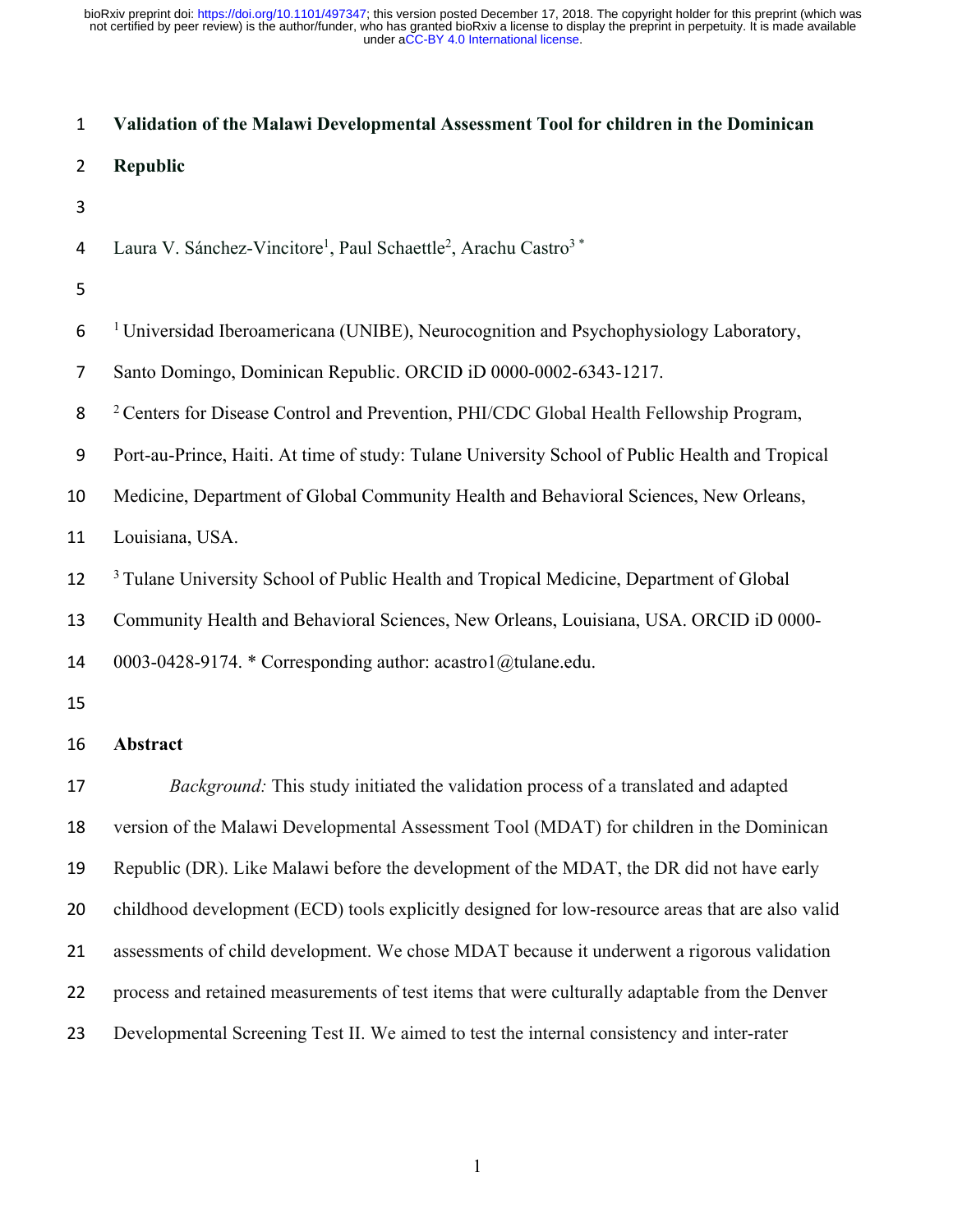| 24 | reliability of the psychometric properties of the MDAT in children under the age of two years              |
|----|------------------------------------------------------------------------------------------------------------|
| 25 | living in low-income neighborhoods in Santo Domingo in 2017.                                               |
| 26 | <i>Methods and Findings:</i> Forty-two children from 2 to 24 months of age (mean = $11.26$ ,               |
| 27 | $SD = 6.37$ , boys = 22, girls = 20) and their corresponding caregiver participated in the study. We       |
| 28 | conducted a cross-sectional, pre-experimental study. The primary outcome measure was an index              |
| 29 | of ECD, as assessed by the Dominican adaptation of the MDAT. The tool evaluates children in                |
| 30 | four domains: social, fine motor, language, and gross motor. To determine internal consistency,            |
| 31 | we obtained Cronbach's alpha for each sub-scale. The results ranged from 0.89 to 0.94,                     |
| 32 | indicating good consistency. Second, to test the interrater reliability, we conducted a Kendall's          |
| 33 | Taub test of independence for both the general scale and each sub-scale. Significant rt scores             |
| 34 | ranged from .923 to .966, indicating appropriate interrater reliability. Third, we correlated the          |
| 35 | age variable with each subscale to determine if the development scale followed a progression of            |
| 36 | abilities that are expected to increase with maturation. The age variable correlated positively with       |
| 37 | all the subscales (social r=.887, $p < .001$ ; fine motor r = .799, $p < .001$ ; language r = .834, $p <$  |
| 38 | .001; gross motor $r = .805$ , $p < .001$ ), indicating that the older the child, the better scores in the |
| 39 | development measurements, as expected. There were no adverse events. This study, however,                  |
| 40 | has multiple limitations. We did not gather information about socioeconomic position, which is             |
| 41 | an important variable when assessing child development; however, all participants lived in a               |
| 42 | low-income neighborhood. Given that this is the first ECD tool specific to the Dominican                   |
| 43 | Republic, norm-referenced scores for the Dominican population do not yet exist. This study                 |
| 44 | sample size is insufficient to make inferences about the national population.                              |
| 45 | Conclusions: This study represents the first attempt to obtain a valid tool to screen for                  |

development milestones in children living in poverty in the DR. More research is needed to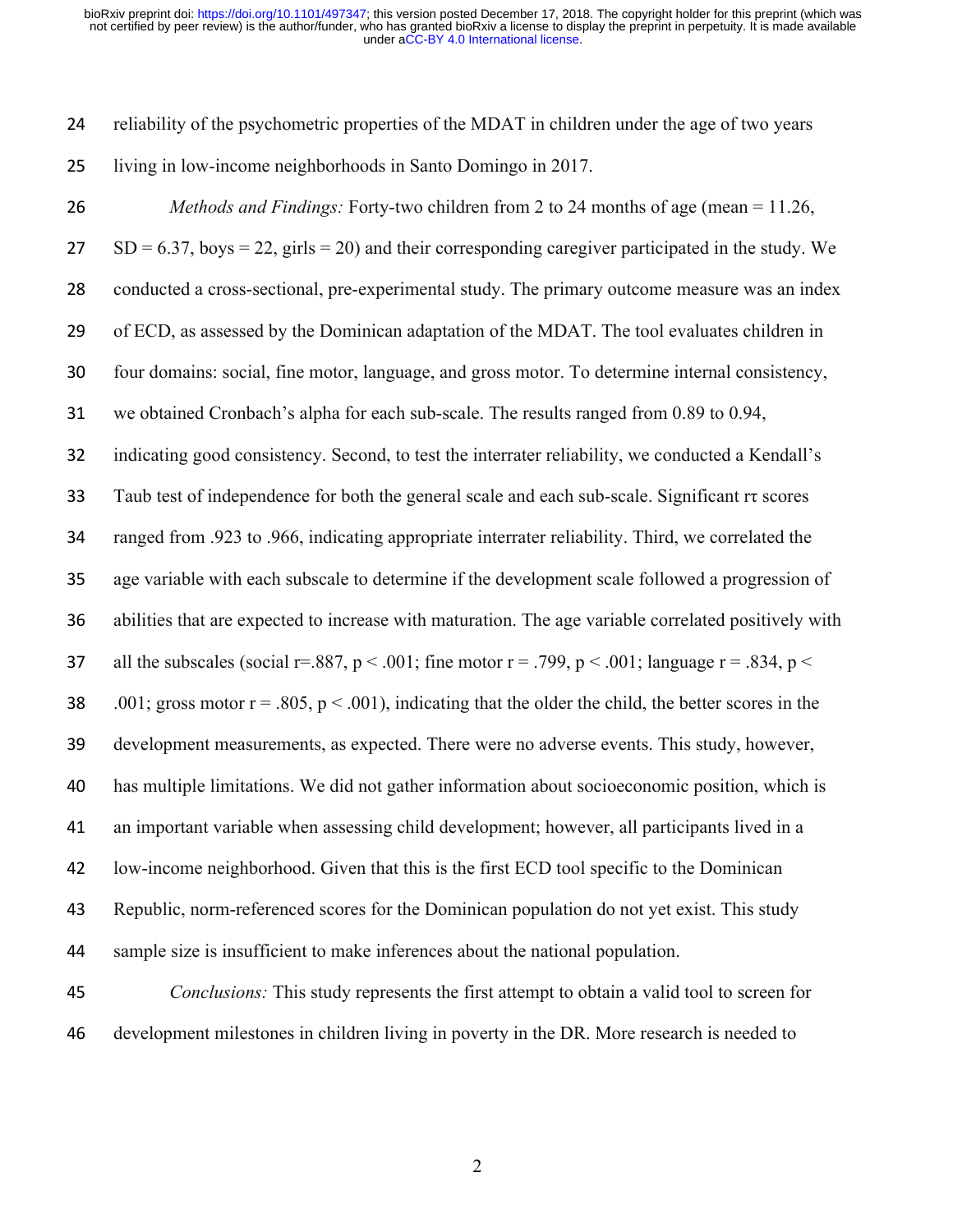| 47 | refine the instrument. The availability of the tool will enable impact evaluations of ECD             |
|----|-------------------------------------------------------------------------------------------------------|
| 48 | intervention programs and the development of evidence-based public policies in the DR.                |
| 49 |                                                                                                       |
| 50 | Keywords: Early childhood development; poverty; early childhood development screening                 |
| 51 | tools; Dominican Republic.                                                                            |
| 52 |                                                                                                       |
| 53 | Introduction                                                                                          |
| 54 | Developmental assessment or screening tools provide a standardized method of assessing                |
| 55 | a child's neurological and musculoskeletal growth through the observation of the child's              |
| 56 | performance of age and culturally-specific activities (1). The child is observed performing a set     |
| 57 | of tasks associated with specific interrelated domains and evaluated based on direct structured       |
| 58 | observations of the expected behavior, caregiver reports, or unstructured observation from            |
| 59 | evaluators (2). As the assessment progresses, the child engages in activities of increasing           |
| 60 | difficulty $(2)$ .                                                                                    |
| 61 | There are numerous benefits associated with the availability and use of developmental                 |
| 62 | screening tools. At the individual level, these screening tools help determine if a child is on track |
| 63 | in his or her development, identify interventions to compensate for any eventual delay, and           |
| 64 | implement early interventions that help improve their health and educational outcomes (3). At         |
| 65 | the program level, developmental screening tools are used as baseline and outcome variables in        |
| 66 | impact evaluations to help determine a program's effectiveness (4). At the public policy level,       |
| 67 | the use of screening tools helps guide the development of evidence-based health and education         |
| 68 | policies (5).                                                                                         |
| 69 | Several tools have been created to measure early childhood development (ECD) in a                     |

range of domains, standardized with large representative samples in places that have health data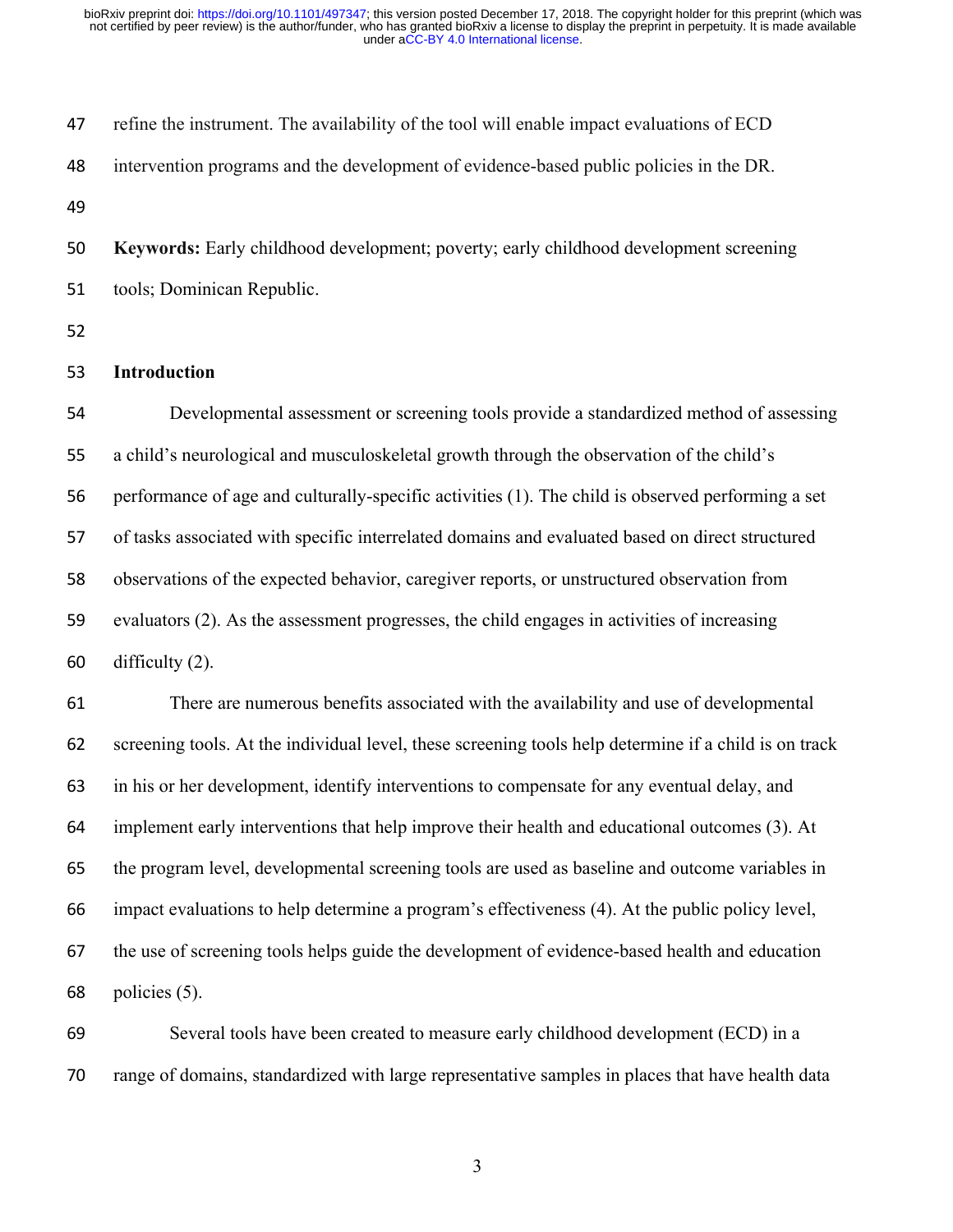readily available, piloted, and validated. These data-backed assessments of the tools' ability to assist health professionals in the measurement of ECD make them appropriate resources for assessing different aspects of child development in those locations (6). Despite the availability of these tools and their translation into a variety of languages, they may not necessarily be adequate to measure ECD in cultural and socioeconomic contexts for which the instruments were not specifically created. For example, a study in Chile adapted the Bayley-III developmental tool and validated it with a sample of children from higher socioeconomic position families, which was "representative of the private medical center where the study was conducted" (7). This shows that while the adapted screening tool was valid for that specific context, it was not necessarily applicable to lower socioeconomic position participants regardless of their shared geographic location and language. For this reason, it is essential to ensure that development tools are designed with the input of participating communities and validated with a sample representative of the specific population in which it will be used.

 Children's development depends on multiple factors, including childrearing practices that are culture-specific. Therefore, using development tools without validating them in the cultural and socioeconomic context where they will be used can lead to an under- or over- estimation of ECD (8). Some experiences exist across the world of contextualized ECD screening tools for specific populations in India, Pakistan, and Zambia (9), Malawi (10), Sri Lanka (11), Cambodia (12), and Aboriginal Australia (13). These tools were designed and validated with as many culture-free items as deemed possible, but also with items that account for specific population characteristics of environments that are frequently not represented by the most commonly used developmental screening tools.

 In addition to having a more culturally relevant measurement to assess ECD, it is necessary for these screening tools to be accessible for projects, programs, and research at the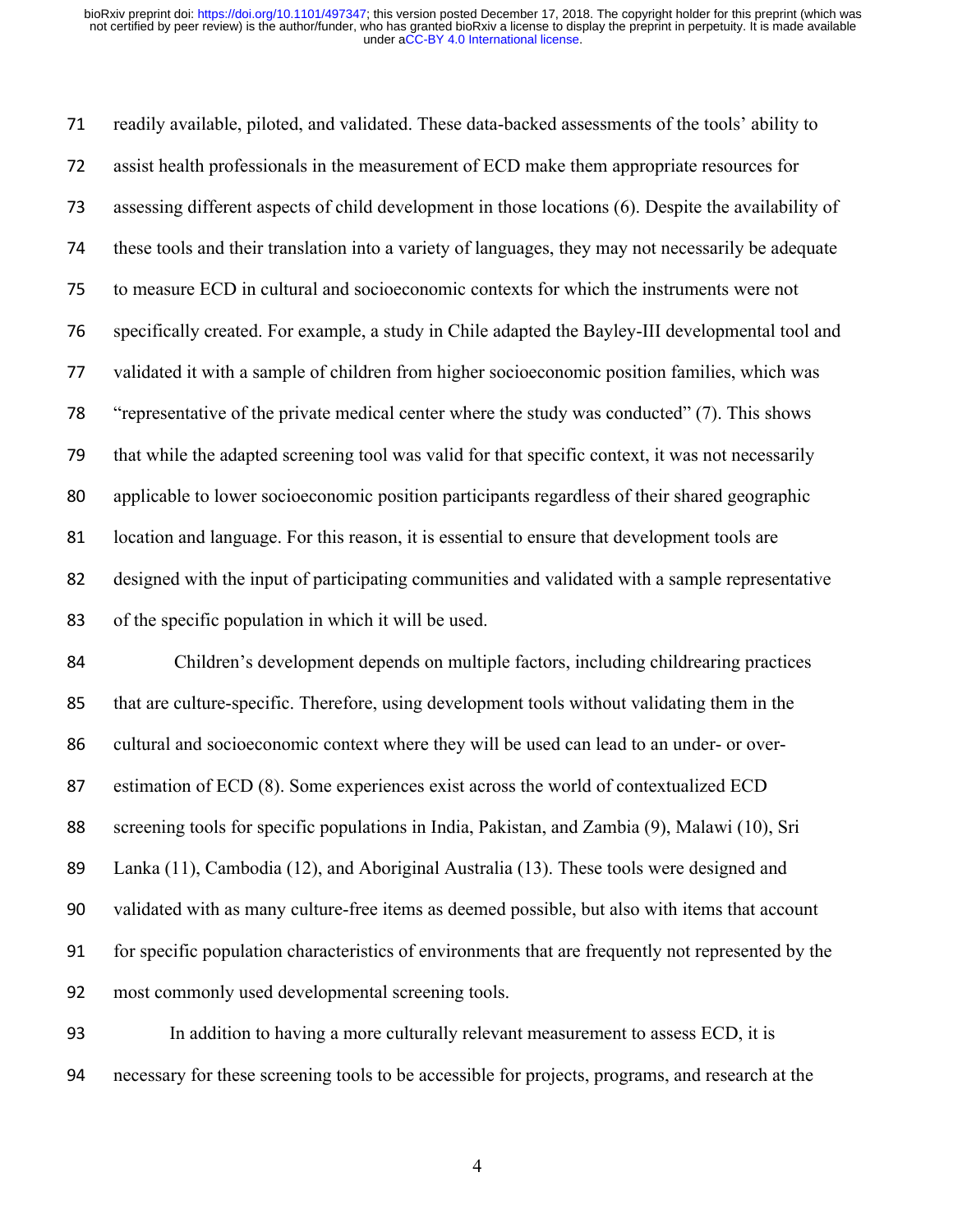national level. The accessibility guarantees the constant use of the instrument and the standardization of ECD measurement across projects. Therefore, commercial ECD screening tools used to measure development or to screen for developmental delay in children are expensive and are used mostly in clinical settings (14). Tools that can help health professionals in these areas identify at-risk children for developmental delays and assess if they are developing according to their age need to be available at low or no cost to the provider to maximize their use (6).

 The purpose of our study was to test an ECD tool that could be used in the Dominican Republic (DR) at the community level in a resource-poor setting and no cost. The DR faces multiple challenges in educational attainment, as reflected by international educational reports, which show that Dominican students have the lowest scores from a subset of fifteen Latin American countries in reading, writing, and math in third and sixth grade (15). An early literacy national study conducted in 2015 showed that second graders had still not acquired basic literacy skills (16), partly due to low oral comprehension—a skill that the education system implicitly assumes the child has acquired before entering formal educational settings (17). On the other hand, no ECD testing tools have been developed specifically for the Dominican context, as the only ones that are used are available in private clinics, such as the Developmental Profile 3 (18) and the Denver Developmental Screening Test II (DDST-II) (19).

 In our study, we aimed to test the internal consistency and inter-rater reliability of the psychometric properties of the Malawi Development Assessment Tool (MDAT) (10) in a group of children under the age of two years in the Dominican Republic. The MDAT is an ECD screening tool that focuses on a continuum of skills from four different domains—gross motor, fine motor, language, and social, with the purpose of identifying children with severe disabilities. Like Malawi before the development of the MDAT, the Dominican Republic does not have ECD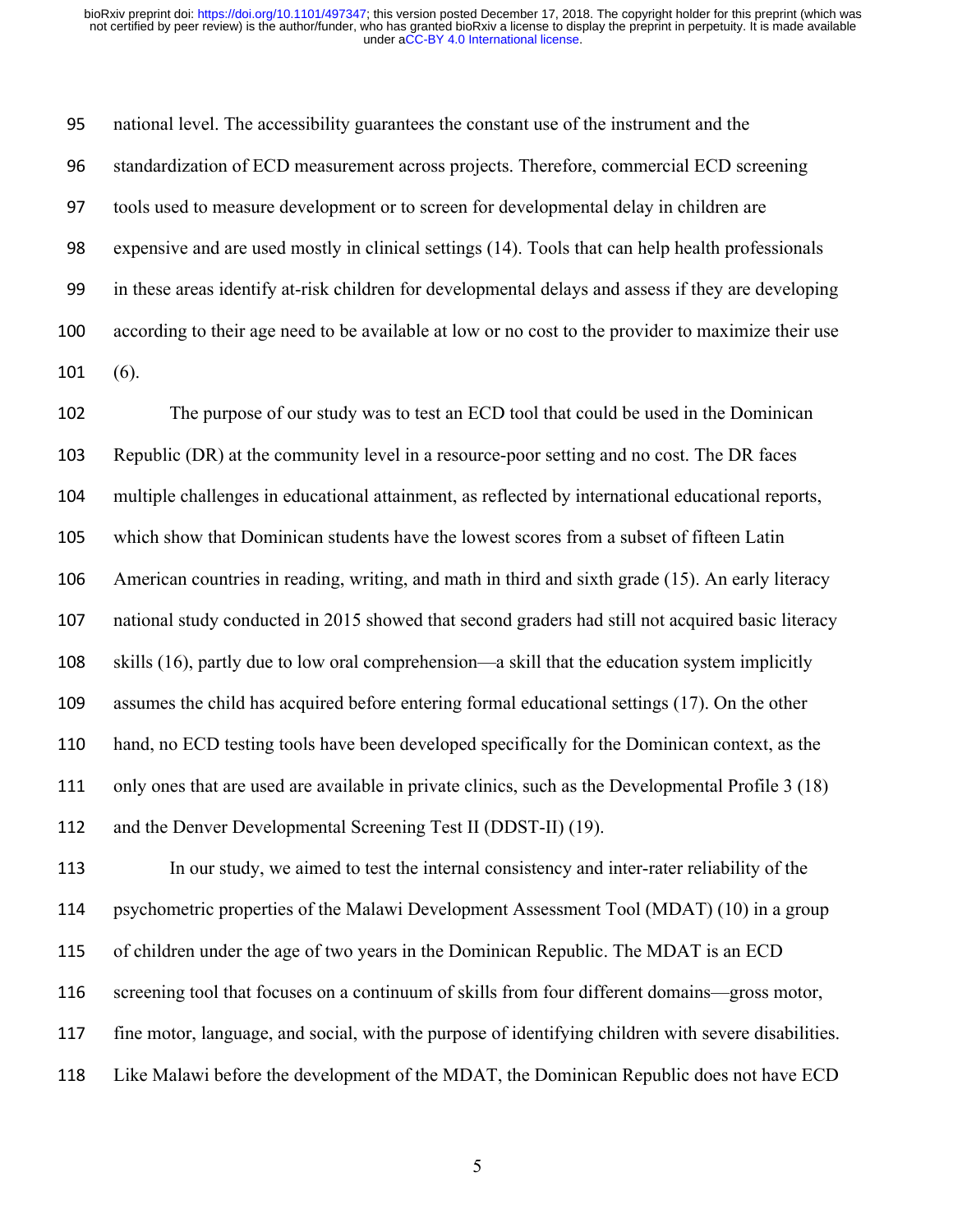| 119 | tools designed specifically for low-resource areas in the country that are also valid assessments         |
|-----|-----------------------------------------------------------------------------------------------------------|
| 120 | of child development. After reviewing a variety of ECD screening tools, we chose the MDAT                 |
| 121 | because it was developed for children ages 0 to 5 years, underwent a rigorous validation process          |
| 122 | informed by Malawian health workers and pediatricians, and retained measurements of test items            |
| 123 | that were culturally adaptable (6, 10) from the Denver Developmental Screening Test II (DDST-             |
| 124 | II) (19)—which is one of the most used instruments to assess child development in a short                 |
| 125 | amount of time and that can be used by "anyone who works well with children and meticulously              |
| 126 | follows directions for administration" (6). These qualities are ideal for use in low-resource             |
| 127 | environments where many children must be assessed quickly and highly-trained health care                  |
| 128 | workers are not available.                                                                                |
| 129 |                                                                                                           |
|     |                                                                                                           |
| 130 | <b>Methods and materials</b>                                                                              |
| 131 | <b>Participants</b>                                                                                       |
| 132 | Forty-two children from 2 to 24 months of age (mean = $11.26$ , SD = $6.37$ , boys = 22,                  |
| 133 | $\text{girls} = 20$ ) and their corresponding caregiver—their mother in all the cases—participated in the |
| 134 | study. We recruited study participants in Los Guandules and Guachupita, two neighborhoods of              |
| 135 | high economic deprivation in the Santo Domingo metropolitan area, the capital city of the DR.             |
| 136 | Inclusion criteria for the study were being a child from 0 to 24 months of age with a parent or           |
| 137 | guardian aged 18 years or older who understood Spanish—regardless of whether their first                  |
| 138 | language was Spanish or Haitian Kreyol. Since our goal was to determine the validity of a tool            |
| 139 | that measures typical ECD, we excluded children with diagnosed developmental disabilities.                |
| 140 | Volunteers from the Pastoral Materno Infantil (PMI), a Jesuit organization that promotes                  |
| 141 | maternal and child health among low-income families throughout the Dominican Republic                     |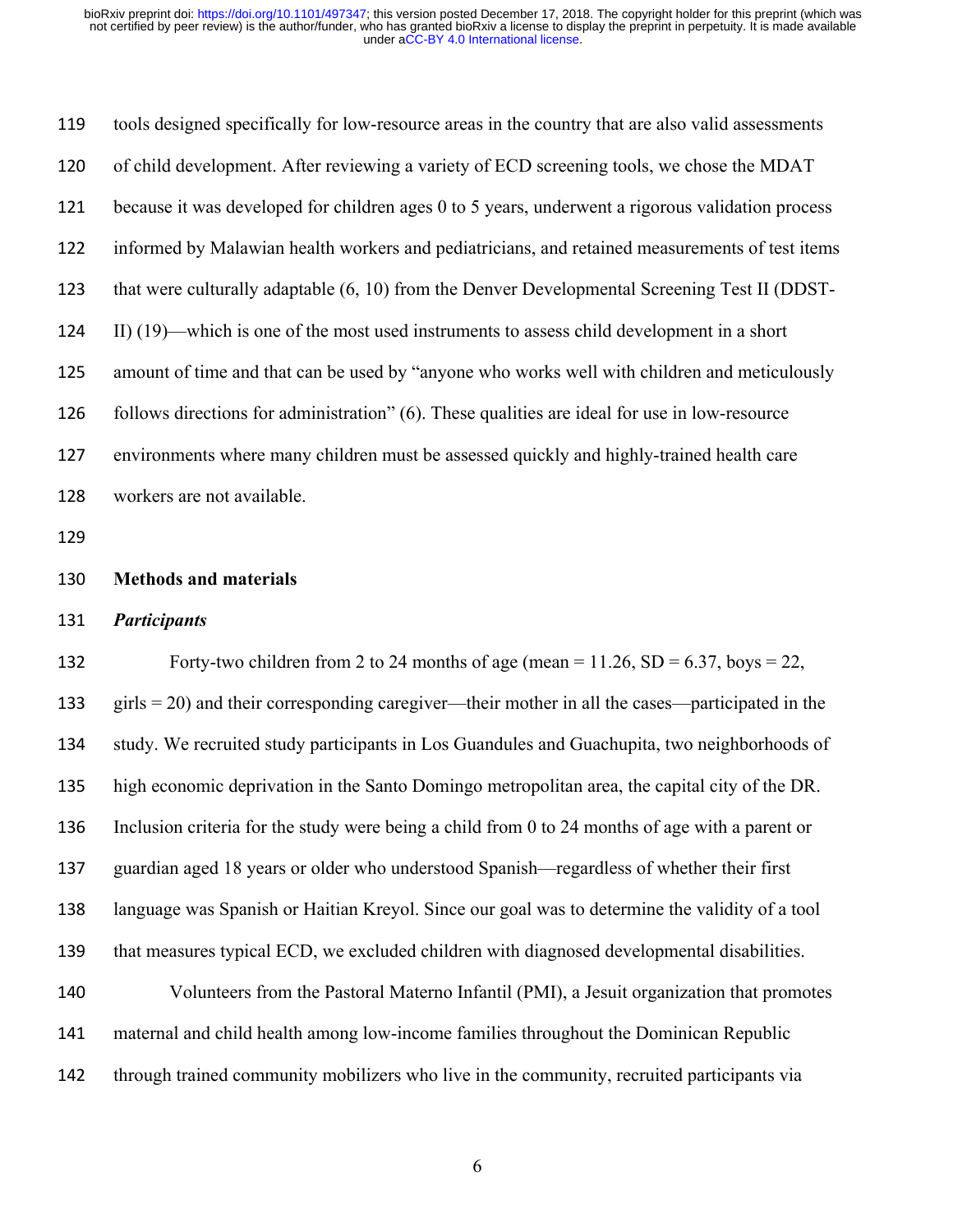convenience sampling by a phone call from the pool of PMI beneficiaries. Once the community mobilizers had identified a group of participants interested in the study, they gathered them and brought them to the evaluation setting. The Institutional Review Boards from the Universidad Iberoamericana (UNIBE) in Santo Domingo and Tulane University approved the study. We obtained oral and written consent from the child's caregiver before data collection. *Instruments Sociodemographic interview:* The interview consisted of three parts to assess participants' background and their home environment: (a) information related to the child, including prenatal and perinatal history, access to stimulating materials such as books and toys, and interaction with other people such as singing, speaking, and storytelling; (b) information about the primary caregiver, including level of education and the relationship with the child; (c) general nutritional indicators such as the source of household's water for cooking, cleaning, and drinking. *Malawi Development Assessment Tool – Dominican version:* At our request, the MDAT team provided us with materials to assist in our adaptation with thorough documentation of the process they underwent to create and validate the tool. We translated the MDAT into Spanish 160 from English by first directly translating the MDAT and then reviewing this version with community volunteers from PMI. As part of the assessment of the translation, we adapted the tasks of the original MDAT to the Dominican context by accounting for different availability of materials and participants' familiarity with certain activities. We named this new version of the test MDAT-DR. The appropriateness of the choice of words used and tasks involved in the MDAT-DR were informed by discussions with staff and volunteers from PMI.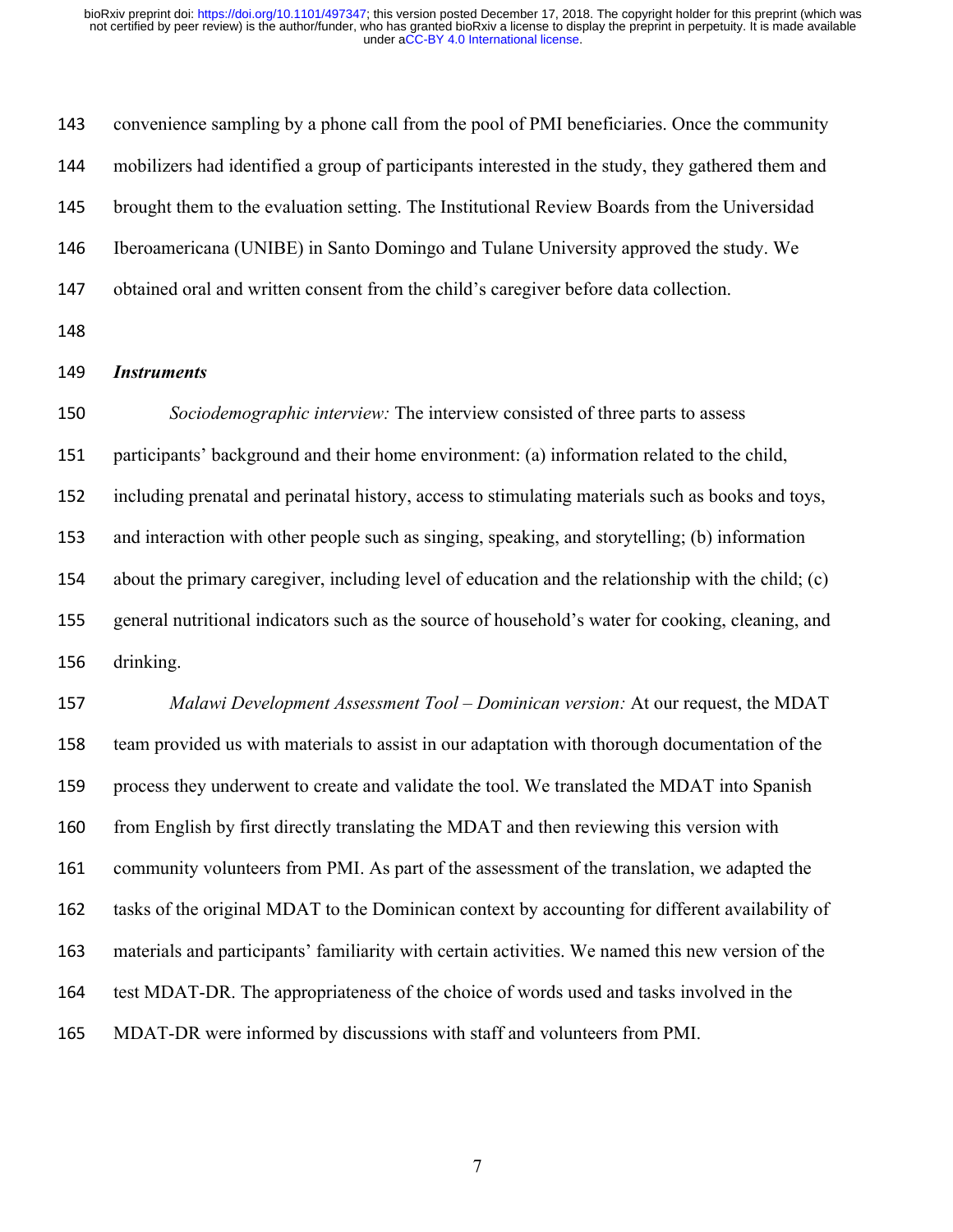| 166 | The MDAT- DR consists of four subtests that assess development in four different                     |
|-----|------------------------------------------------------------------------------------------------------|
| 167 | domains: social, fine motor, language, and gross motor. Each subtest contains a list of 34 items     |
| 168 | of behaviors that progress in complexity. Each item is scored with categorical answers 0, 1, or 2.   |
| 169 | A score of 1 is given if the evaluator observed the behavior, a 2 if the caregiver reported that the |
| 170 | child performs the task, and 0 for behaviors that were neither observed by the evaluator nor         |
| 171 | reported by the caregiver as having been performed. The child's age determined the starting point    |
| 172 | of each domain. Each item was tested and scored as "pass observed," "pass reported," or "fail."      |
| 173 | We administered the items sequentially,. When the child failed to complete six tasks in a row,       |
| 174 | the evaluator moved on to the next subtest.                                                          |
| 175 |                                                                                                      |
| 176 | <b>Procedure</b>                                                                                     |
| 177 | Data collection took place throughout eight days in February 2017 at Centro Bonó-                    |
| 178 | another Jesuit center in the same sector of Santo Domingo. A group of nine evaluators conducted      |
| 179 | the assessments in three separate rooms; two evaluators assessed each child and each of them         |
| 180 | provided their own set of scores. These evaluators were clinical psychology undergraduate            |
| 181 | students from UNIBE who had already completed research and ECD measurement courses. The              |
| 182 | local principal investigator (PI), a neuroscientist, provided them with a 4-hour training on the     |
| 183 | study protocol, participant protection, and childhood development, and supervised them when          |
| 184 | interacting with participants to ensure participant safety and study integrity.                      |
| 185 | First, the evaluators conducted the sociodemographic interview with each caregiver using             |
| 186 | a structured multiple-choice questionnaire that took approximately 10 minutes. Upon completion       |
| 187 | of the interview, the evaluators administered the MDAT-DR under the supervision of the local         |
| 188 | PI. Once the evaluators completed data collection, the data entry team consisting of UNIBE           |
| 189 | undergraduate psychology students inputted the data, which were reviewed by the local PI. We         |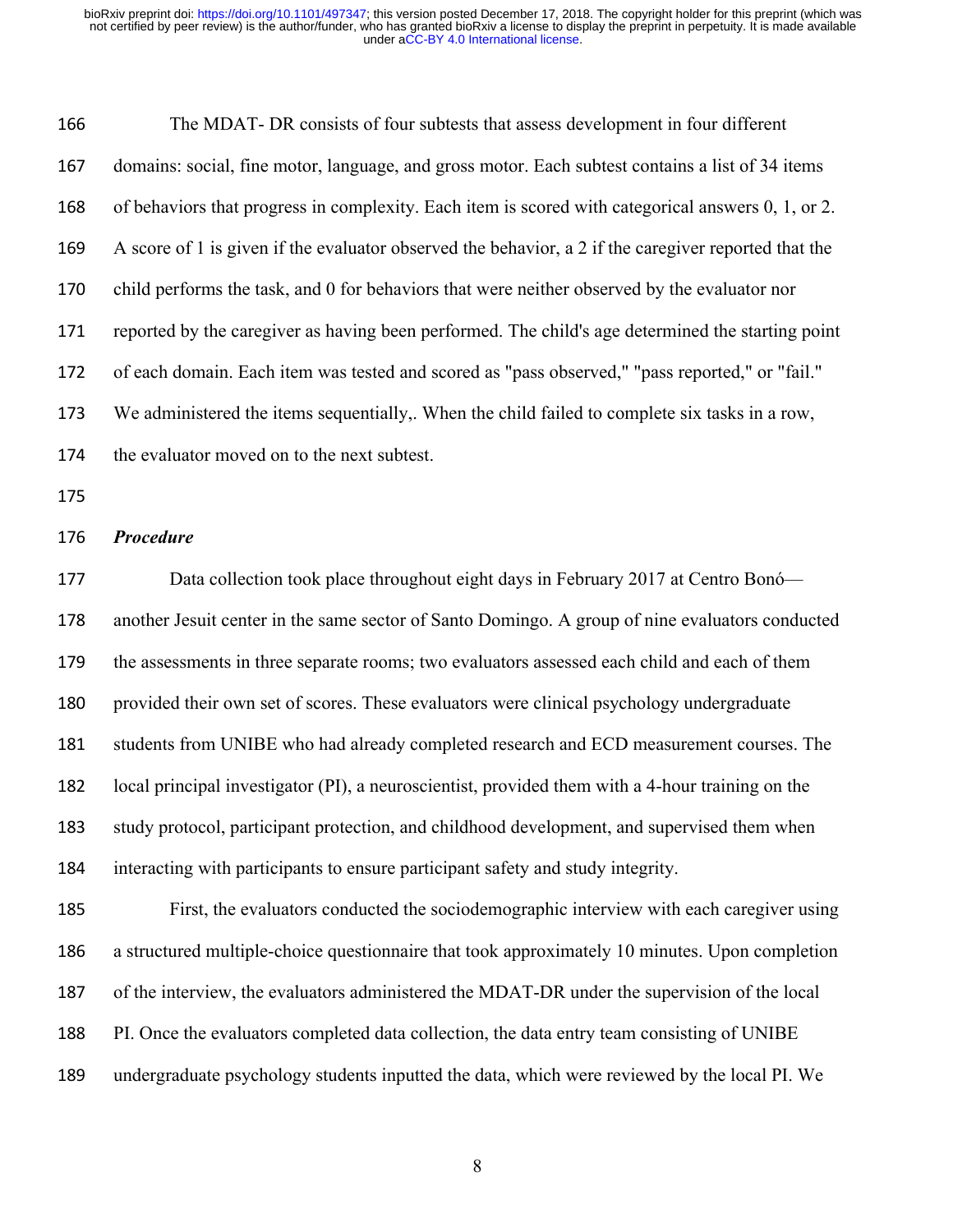| 190 | converted the data to a binary scale, with "fail" coded as 0 and both "pass reported" and "pass" |
|-----|--------------------------------------------------------------------------------------------------|
| 191 | observed" coded as 1. By numerically adding the "pass" responses, each child received a score    |
| 192 | from 0 to 34 on a continuum for each subscale. We analyzed the scores for internal consistency   |
| 193 | and inter-rater reliability.                                                                     |
| 194 |                                                                                                  |
| 195 | <b>Results</b>                                                                                   |
| 196 | Sociodemographic information                                                                     |
| 197 | The age of the 42 children who participated in the study ranged between 2 and 24                 |
| 198 | months, as shown in Table 1.                                                                     |

Table 1: Age and sex distribution of children participants, Santo Domingo, 2017

| Age (in months)                            | Female | Male             |
|--------------------------------------------|--------|------------------|
| $\overline{\mathbf{c}}$                    | 0      | $\overline{2}$   |
| $\mathfrak{Z}$                             | 3      | 1                |
|                                            | 0      | 1                |
| $\begin{array}{c} 4 \\ 5 \\ 6 \end{array}$ | 1      | 1                |
|                                            | 1      | 1                |
| $\overline{7}$                             | 1      | 1                |
| $\begin{array}{c} 8 \\ 9 \end{array}$      | 3      | $\mathfrak{Z}$   |
|                                            | 1      | $\overline{2}$   |
| 12                                         | 1      | $\overline{2}$   |
| 14                                         | 1      | $\boldsymbol{0}$ |
| 15                                         | 1      | 0                |
| 16                                         | 2      | 3                |
| 17                                         | 1      | $\overline{2}$   |
| 18                                         | 1      | 0                |
| 19                                         | 0      | $\overline{2}$   |
| 20                                         | 1      | 0                |
| 22                                         | 1      | 0                |
| 24                                         |        | 1                |
| Total                                      | 20     | 22               |

 According to their caregivers, 23.8% of the children were born with low birth weight, and 16.7% were born prematurely. When asked who was regularly in charge of caring for their children, most reported that the main caregiver was the mother, followed by mother and father,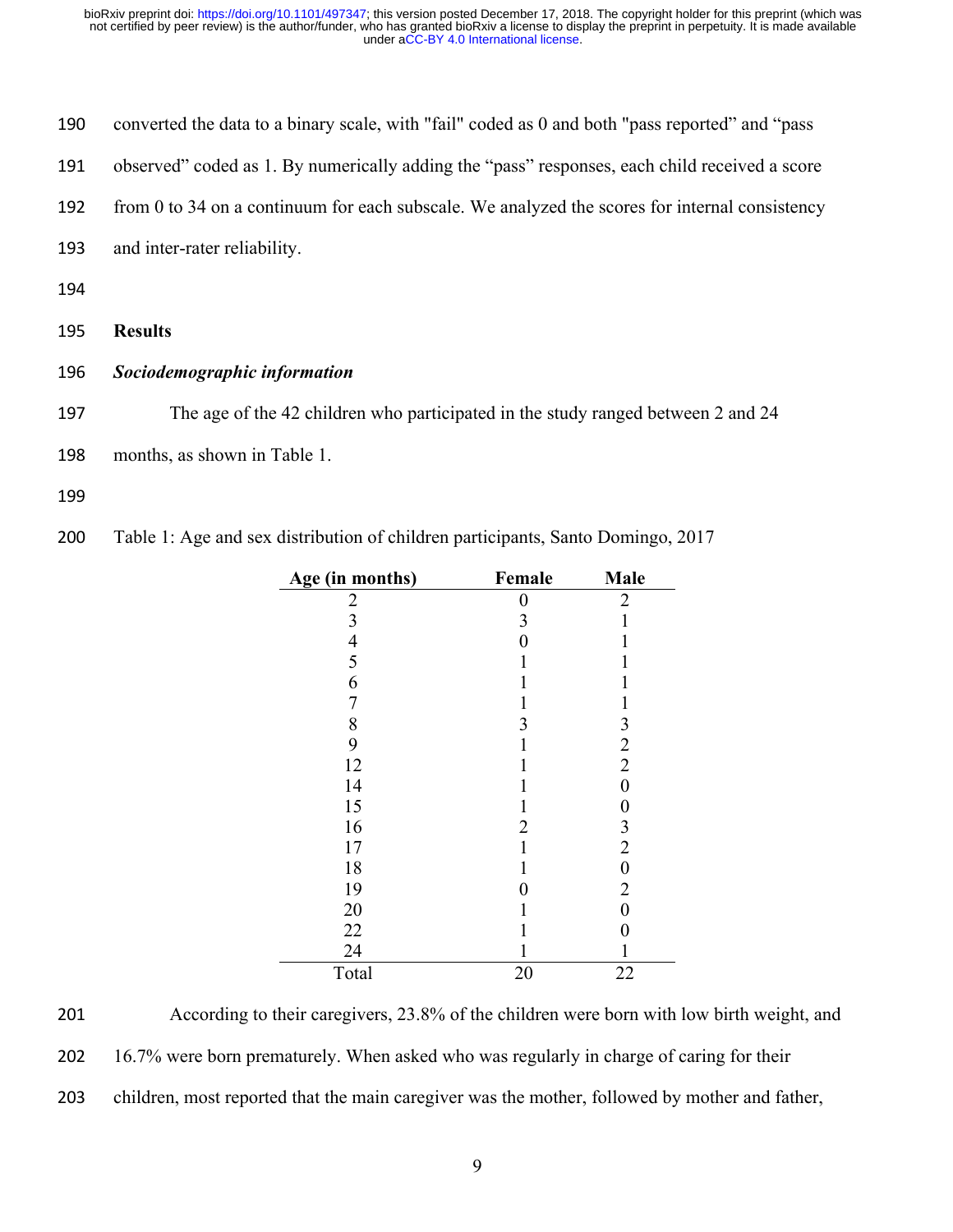| 204 | and the mother and grandmother (see Table 2). The results show that 23.8% of the children's     |
|-----|-------------------------------------------------------------------------------------------------|
| 205 | mothers had elementary education level, 64.3% had secondary school education level, and 11.9%   |
| 206 | attended college. Forty-one caregivers spoke Spanish as a first language, and one caregiver     |
| 207 | spoke Haitian Kreyol as a first language. All of the households used bottled water to drink; to |
| 208 | cook, 21 used tap water, 19 used bottled water, and 2 used water bought from a delivery truck;  |
| 209 | for cleaning and bathing, all the households used tap water, and one used water from the        |

- 210 *camioncito* [a water delivery truck].
- 211
- 212 Table 2: Frequency of primary caregiver in a sample of 42 children ages from 2 months to 2
- 213 years, Santo Domingo, 2017

| Primary caregiver      |         |
|------------------------|---------|
| Mother                 | 61.9%   |
| Mother and father      | 16.7%   |
| Mother and grandmother | 11.9%   |
| Grandmother            | 4.8%    |
| Sister                 | $2.4\%$ |
| Mother and other       | $2.4\%$ |
| Total                  | 100%    |
|                        |         |

214

- 215 Tables 3 and 4 depict the home background analysis, which includes access to
- 216 stimulating materials and stimulating activities.
- 217

218 Table 3: Access to stimulating materials in children ages from 2 months to 2 years, Santo

219 Domingo, 2017

| <b>Materials</b> |   | Min | Max | Mean | ${\bf SD}$ |
|------------------|---|-----|-----|------|------------|
| Books at home    | 4 |     |     | ∪.∟  | ).656      |
| Toys at home     | ັ |     | 20  | 6.3  | ت ر∠∟      |

 $Min = Minimum value$ ;  $Max = Maximum value$ ;  $M = Mean$ ;  $SD = Standard deviation$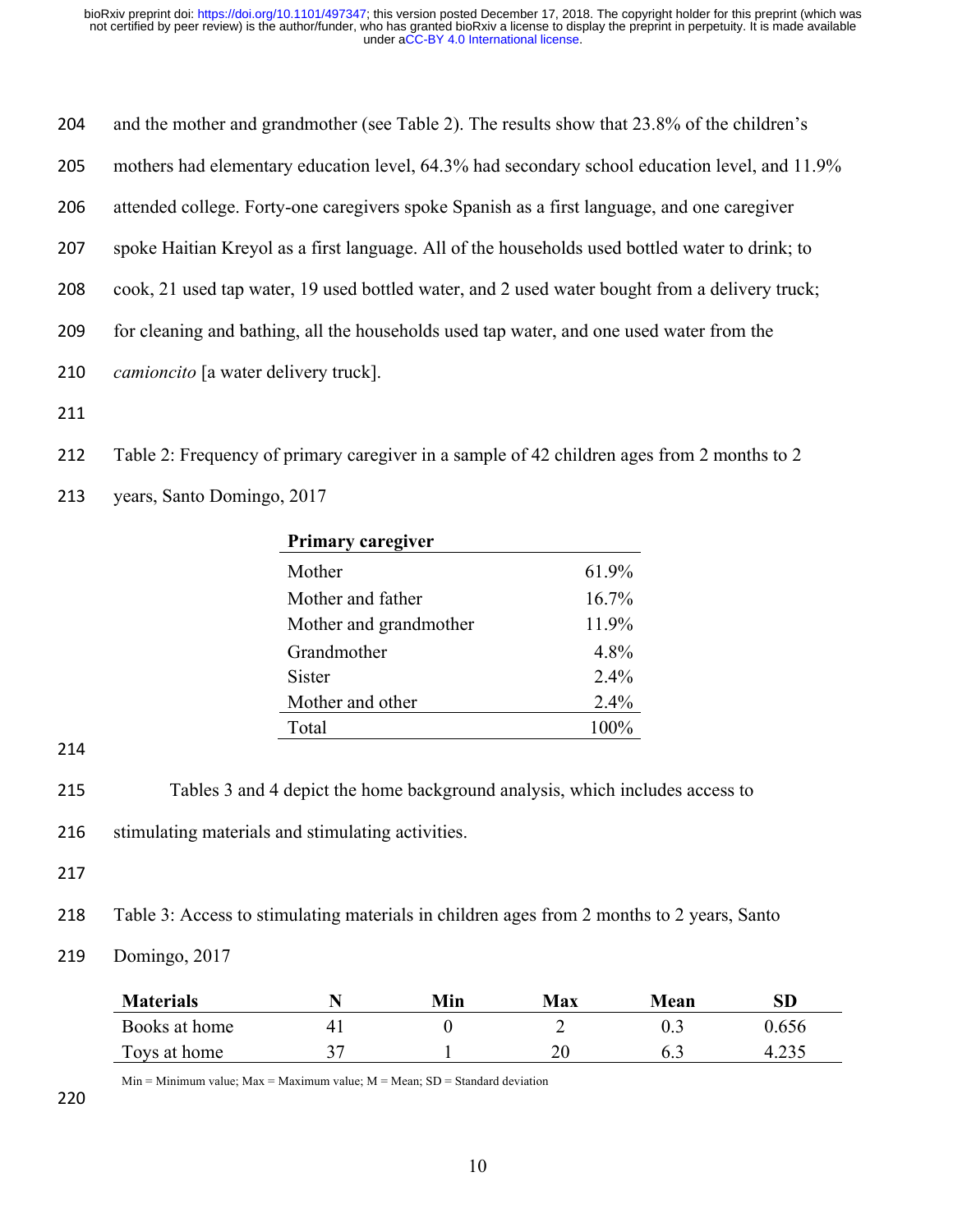- 221 Table 4: Access to stimulating activities in children ages from 2 months to 2 years, Santo
- 222 Domingo, 2017

| <b>Activities</b>                                              | N  | $\frac{6}{9}$ |
|----------------------------------------------------------------|----|---------------|
| % of children whose caregivers read stories                    | 41 | 26.8%         |
| % of children whose caregivers tell stories                    | 41 | 48.8%         |
| % of children whose caregivers sing to them                    | 42 | 92.9%         |
| % of children whose caregivers take them out for a walk        | 42 | 97.6%         |
| % of children whose caregivers play with them                  | 42 | 100.0%        |
| % of children whose caregivers counts and name objects to them | 42 | 85.7%         |

223

### 224 *MDAT psychometric properties*

225 First, we analyzed the MDAT-DR's internal consistency to determine the degree to

226 which items within each sub-scale were correlated. We obtained Cronbach's alpha for each sub-

227 scale: social, gross motor, language, and fine motor. Table 5 contains general descriptive

228 statistics of each sub-scale, in addition to internal consistency data. Cronbach's alpha ranges

229 from 0.89 to 0.94, indicating a good consistency (20).

230

231 Table 5: Social, fine motor, language, and gross motor scales in children ages from 2 months to 2

232 years, Santo Domingo, 2017

| Sub-scale   |    | Min | Max | M    | SD   | α    |
|-------------|----|-----|-----|------|------|------|
| Social      | 41 |     | 28  | 14.3 | 5.32 | 0.90 |
| Fine motor  | 42 |     | 22  | 13.1 | 5.25 | 0.91 |
| Language    | 42 | 3   | 23  | 10.0 | 4.20 | 0.88 |
| Gross motor |    |     |     | 15.3 |      | 0.94 |

 $Min = Minimum$  number;  $Max = Maximum$  number;  $M = Mean$ ,  $SD = Standard Deviation$ ;  $\alpha$  = Cronbach's alpha

234 Second, to test the inter-rater reliability to ensure that multiple observers would obtain 235 similar scores, we conducted a Kendall's Taub test of independence for the general scale, as well 236 as for each sub-scale. Scores obtained by the first evaluator were not independent from scores

<sup>233</sup>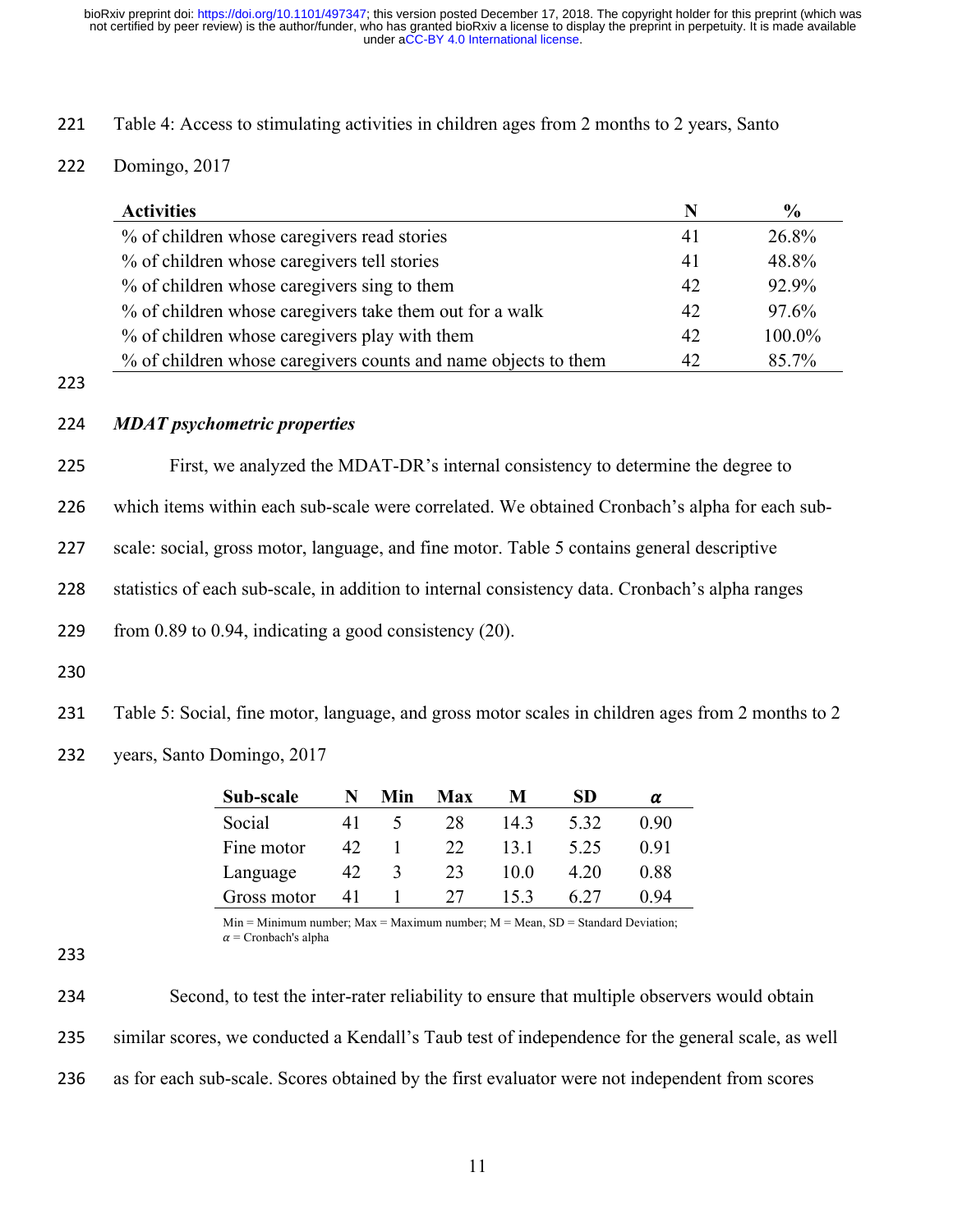237 obtained by the second evaluator in any of the test (social  $r<sub>\tau</sub> = 0.953$ , p < 0.001; fine motor  $r<sub>\tau</sub> =$ 238 0.923, p < 0.001; language  $r_\tau$  = 0.966, p < 0.001; gross motor  $r_\tau$  = 0.977, p < 0.001; total  $r_\tau$  = 239 0.954,  $p < 0.001$ ). Our interpretation of these results is that the scale has appropriate inter-rater reliability.

### *Correlations*

We correlated the age variable with each subscale to determine if the development scale

followed a progression of abilities that are expected to increase with maturation. The age

245 variable correlated positively with all the subscales (social  $r=.887$ ,  $p < .001$ ; fine motor  $r = .799$ ,

246 p < .001; language  $r = .834$ , p < .001; gross motor  $r = .805$ , p < .001), indicating that the older the child, the better scores in the development measurements, as expected. See Figure 1 for a visual representation.

 Figure 1: Age and developmental subscales correlation in 42 children ages from 2 months to 2 years, Santo Domingo, 2017

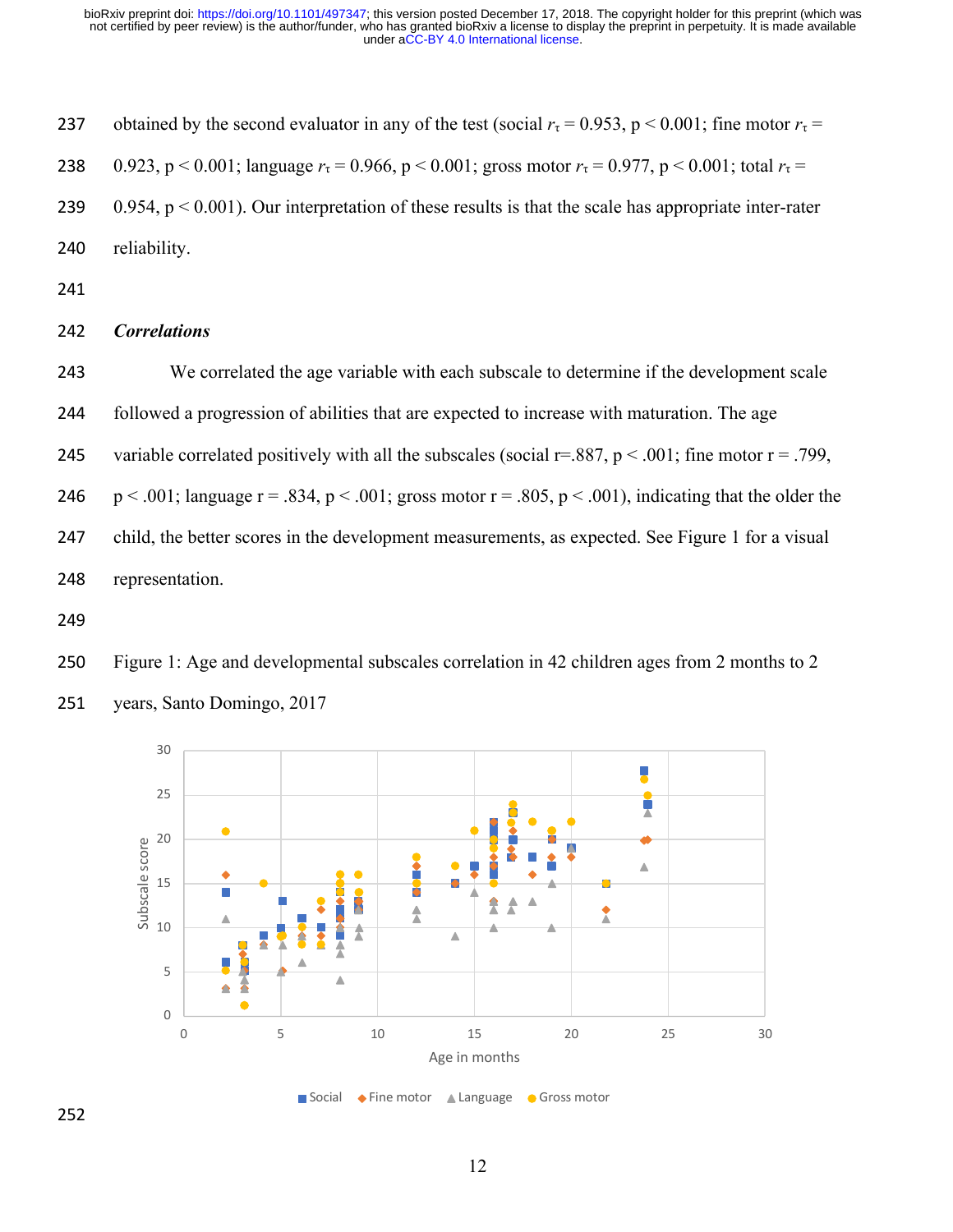# **Discussion**

 The primary objective of this study was to determine the feasibility of using an adapted version of the MDAT in a community context in vulnerable areas of Santo Domingo, Dominican Republic. We evaluated children that were between 2 months and 2 years of age, since items in developmental scales in such early stages are less culture-dependent and, therefore, require minimal adaptations. We obtained measurements of internal consistency of the instrument, as well as inter-rater reliability, while informally assessing the logistics and methodology of the study.

 The instrument showed appropriate psychometric properties, including good internal consistency and good inter-rater reliability. This high index on internal consistency indicates a low probability of measurement errors from the design and content of the test itself. Good inter- rater reliability index indicates instrument stability across observers. By reducing error variance, threats to internal validity are reduced. As expected in any developmental scale that follows a path in child development, we confirmed a progression of scores as children were older.

 Regarding logistics, one of the main strengths of this study was the affiliation with the Pastoral Materno Infantil. We chose PMI because they have a history of engaging the community and providing services that enable them to access health services. By partnering with PMI, we respected the way in which the community engages the health system. The evaluation setting was a space that participants already knew and visited regularly, and the parents trusted the community mobilizers who invited them to participate in the study. It would be interesting to explore the possibility of training the community mobilizers in the application of the screening tool, increasing the benefit of this project to the community and making this a sustainable community-engaged project.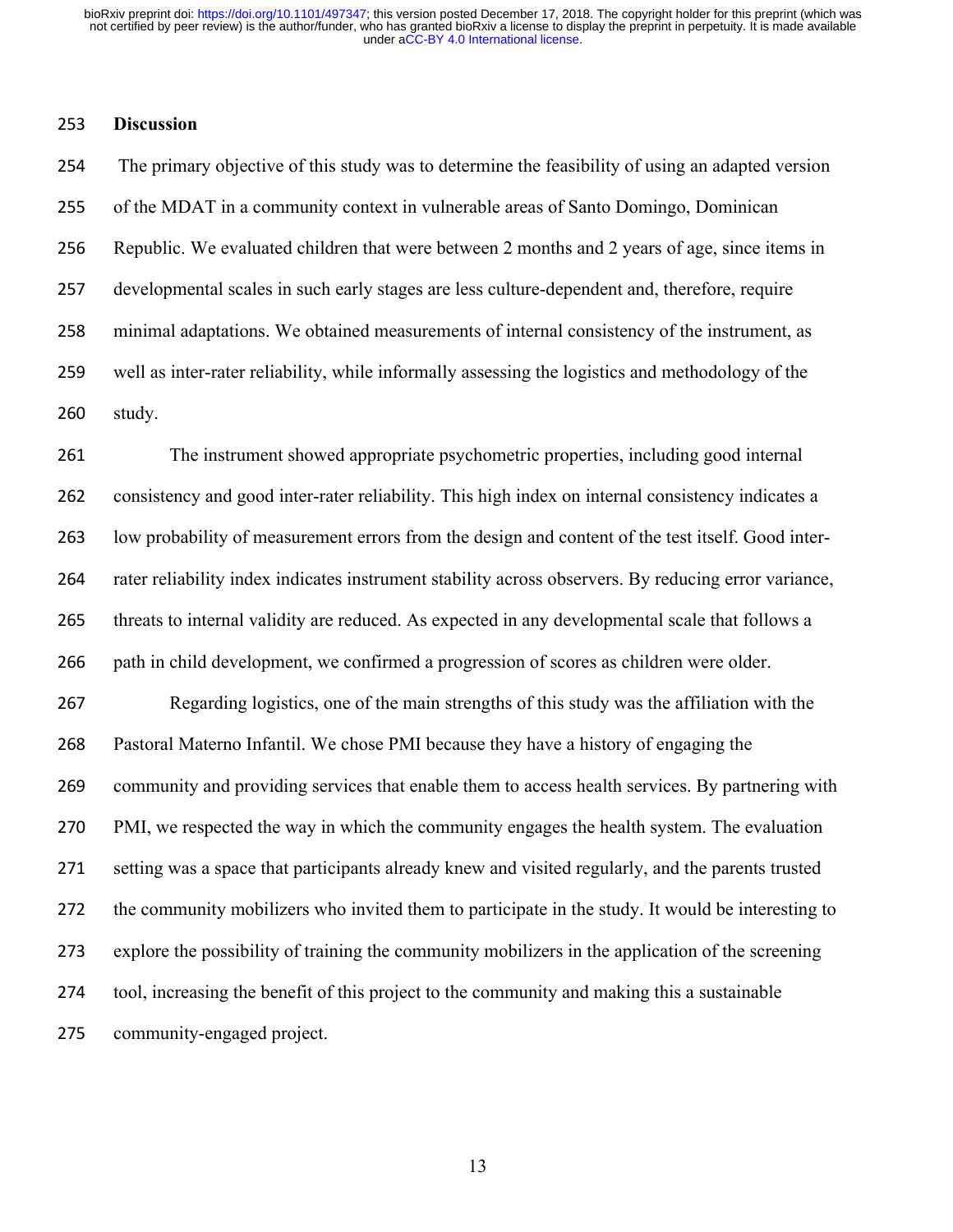This study, however, has multiple limitations. While there was no language requirement for participation by either participants or their caregivers, we observed that the child of the one caregiver with more limited Spanish abilities did not perform as well as the other children. This is because some questions were directly asked to parents, and if the parent did not understand the questions being asked, the child's score could be affected negatively. Even though this was not common in this pilot study, for further studies in communities with immigrant populations, we recommend adding bilingual evaluators to the staff and additional translated materials to ensure appropriate representation of minority groups of languages.

 The present study did not gather information about socioeconomic position, which is an important variable when assessing child development. The community coordinator and community mobilizers recruited participants from the same two neighborhoods, both of which include a large proportion of households under the local poverty line, but we did not take into account socioeconomic variability among the participants.

 Because there are no available ECD tools specific to the Dominican Republic, there has been no developmental assessment on a national level. Therefore, we recommend the use of the MDAT-DR as an instrument to be used nation-wide to obtain norm-referenced scores for the Dominican population. The standardization of the scores would allow the use of the MDAT-DR for clinical and monitoring purposes at the community level. However, although developmental screening tools have the potential to infer about general development milestones, and probably detect children with significant impairments that require further testing, the use of screening tools may not be able to identify subtle developmental delays (2).

 This study represents the first attempt to obtain a valid tool to screen for development milestones in children living in poverty in the Dominican Republic. More research is needed to refine the instrument, to have an available tool that is reliable and accessible to be used by health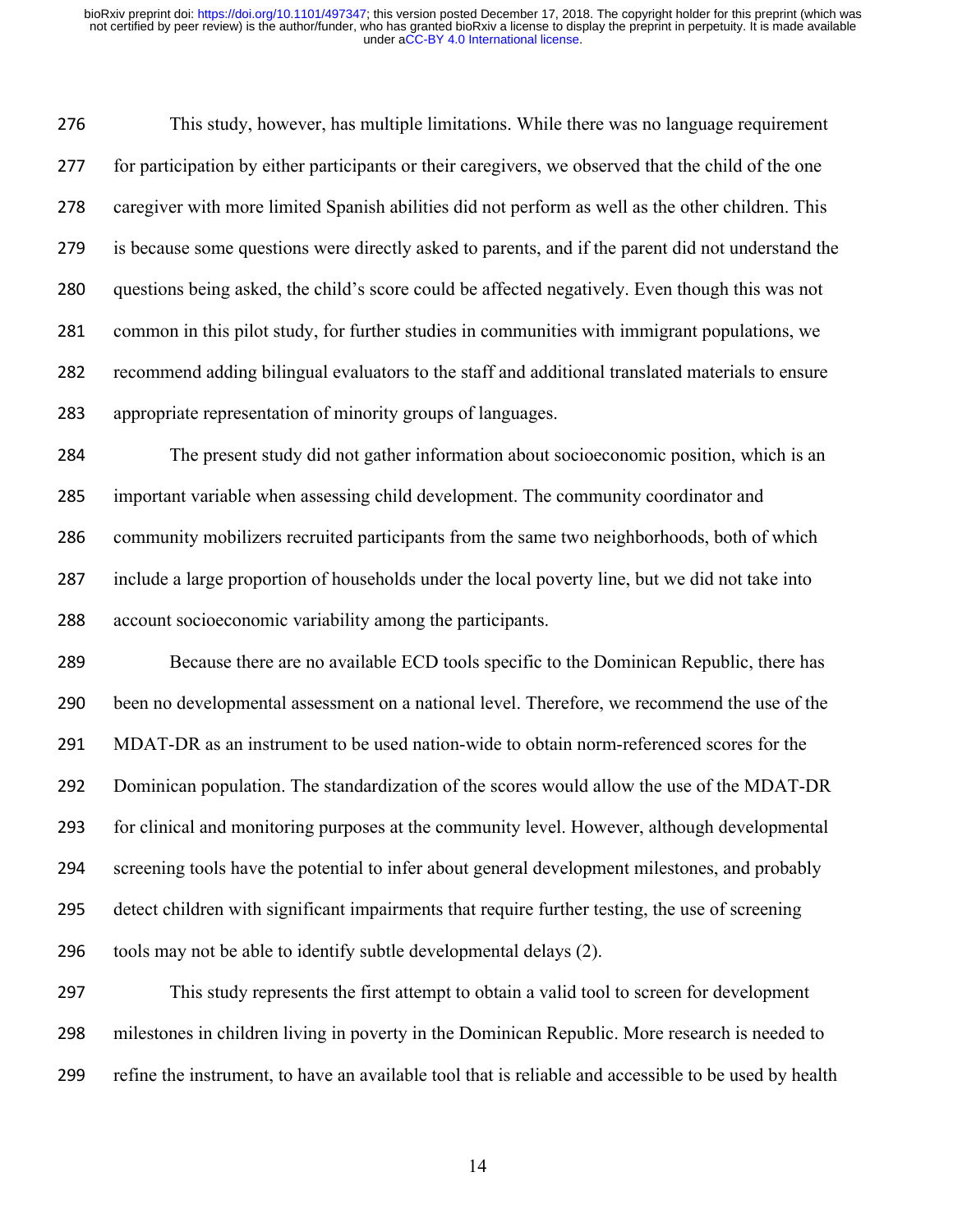| 300 | workers, and that could be used in future studies on factors that affect or enhance early childhood   |
|-----|-------------------------------------------------------------------------------------------------------|
| 301 | development. The availability of the tool will enable impact evaluations of early child               |
| 302 | development intervention programs and the development of evidence-based public policies on            |
| 303 | early childhood development in the Dominican Republic.                                                |
| 304 |                                                                                                       |
| 305 | <b>Acknowledgments:</b>                                                                               |
| 306 | We thank José Navarro and Altagracia Serrata from Pastoral Materno Infantil and Pablo                 |
| 307 | Mella from Centro Bonó for facilitating the study. Special thanks to the evaluators, all of the       |
| 308 | students from the Neurocognition and Psychophysiology track at UNIBE: Analía Henríquez,               |
| 309 | Enmanuel Goico, Julia Tejeda, Ivanova Veras, Lorraine Ruiz, Aimée Castillo, Leslie Joaquín,           |
| 310 | Mélody Arias, and Maite Mejía, as well as to Patricia González, who contributed to data               |
| 311 | entering. Finally, we are thankful to Melissa Gladstone from the University of Liverpool, who         |
| 312 | shared the MDAT instrument and provided the MDAT training manual.                                     |
| 313 |                                                                                                       |
| 314 | <b>Funding:</b>                                                                                       |
| 315 | The study was funded by the 2016 Carol Lavin Bernick Faculty Grant Program at Tulane                  |
| 316 | University made to Arachu Castro, who was also funded through gifts from the Zemurray                 |
| 317 | Foundation for her position as the Samuel Z. Stone Chair of Public Health in Latin America at         |
| 318 | the Tulane School of Public Health and Tropical Medicine (New Orleans, Louisiana, United              |
| 319 | States). The funders had no role in the design of the study, collection, analysis, and interpretation |
| 320 | of data nor in writing the manuscript.                                                                |
| 321 |                                                                                                       |
| 322 |                                                                                                       |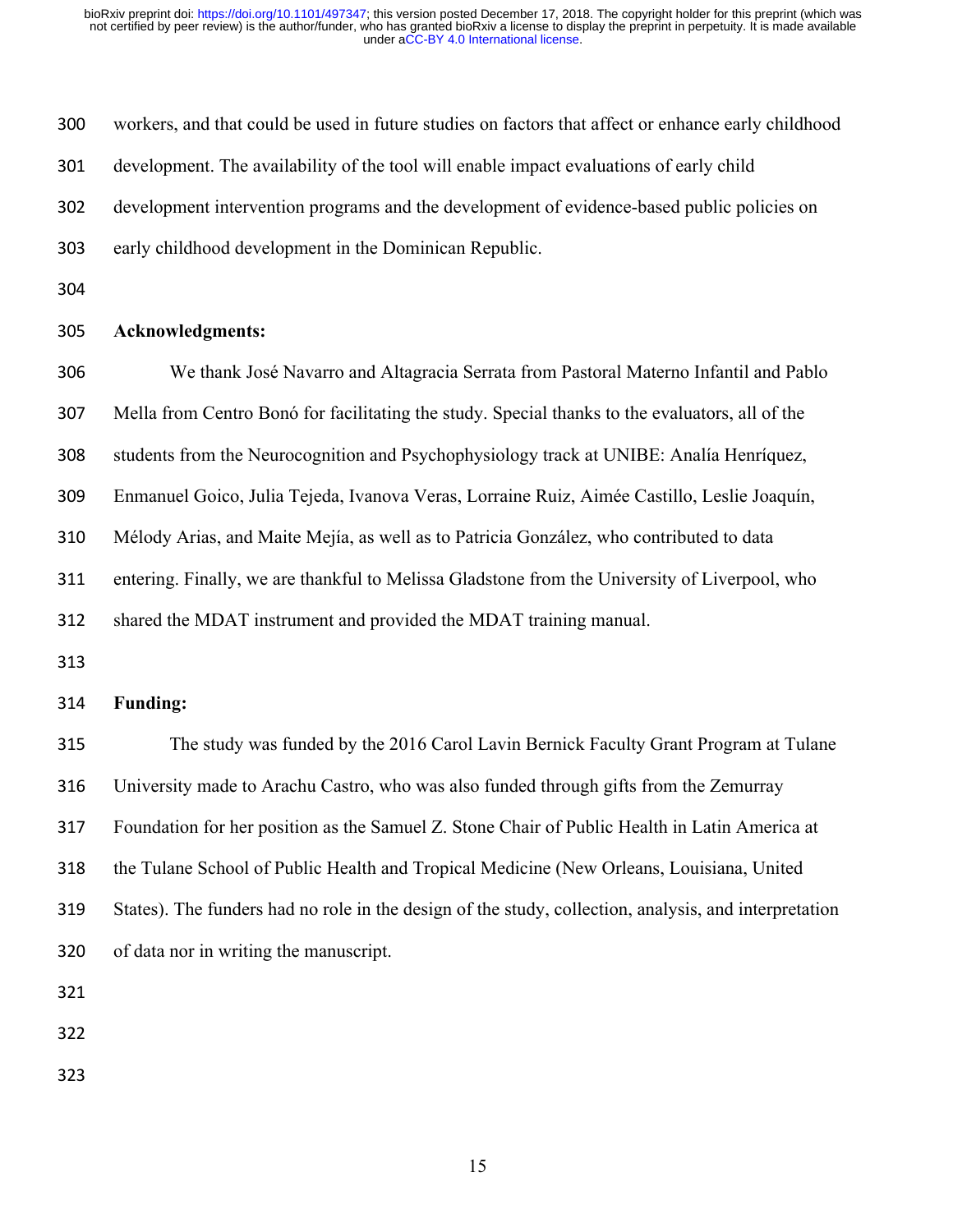## **References:**

- 1. Miller PJ, Goodnow JJ. Cultural practices: Toward an integration of culture and
- development. New Directions for Child and Adolescent Development. 1995;67:5-6.
- 2. Sabanathan S, Wills B, Gladstone M. Child development assessment tools in low-income and
- middle-income countries: how can we use them more appropriately? Arch Dis Child.
- 2015;100(5):482-8.
- 3. Rice CE, Naarden Braun KV, Kogan MD, Smith C, Kavanagh L, Strickland B, et al.
- Screening for developmental delays among young children--National Survey of Children's
- Health, United States, 2007. MMWR Suppl. 2014;63(2):27-35.
- 4. Snow CE, Van Hemel SB, editors. Early Childhood Assessment: Why, What, and How.
- Washington, DC: The National Academy Press; 2008.
- 5. Wuermli AJ, Tubbs, C. C., Petersen, A. C., & Aber, J. L. Children and youth in low- and
- middle-income countries: Toward an integrated developmental intervention science. Child
- Development Perspectives. 2015;9(1):61–6.
- 6. Fernald L, Kariger P, Engle P, Raikes A. Examining early child development in low-income
- countries: A Toolkit for the Assessment of Children in the First Five Years of Life.
- Washington, DC: World Bank; 2009.
- 7. Schonhaut L, Armijo I, Schonstedt M, Alvarez J, Cordero M. Validity of the ages and stages questionnaires in term and preterm infants. Pediatrics. 2013;131(5):e1468-74.
- 8. Mendonça B, Sargent B, Fetters L. Cross-cultural validity of standardized motor
- development screening and assessment tools: a systematic review. Dev Med Child Neurol.
- 2016;58(12):1213-22.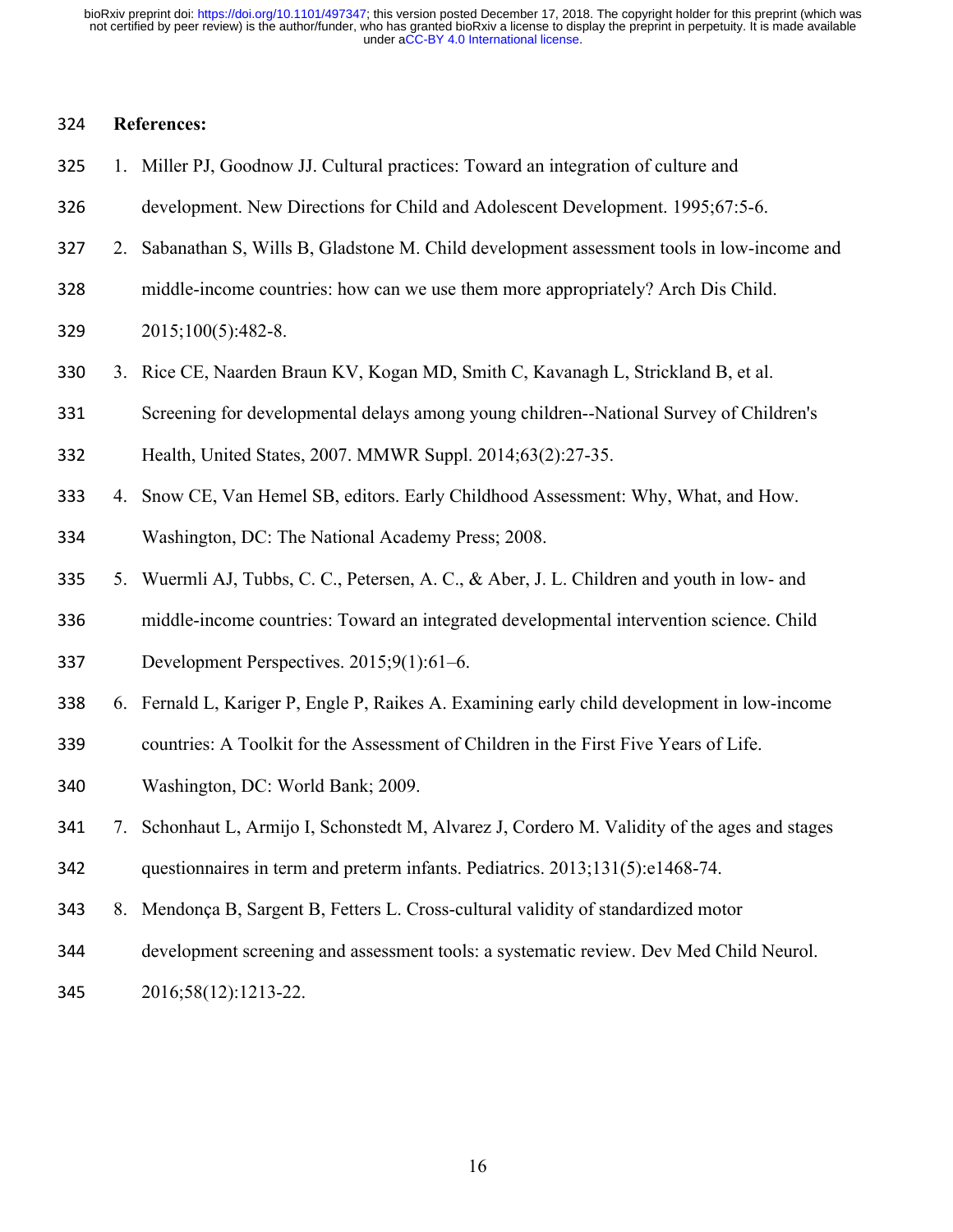| 346 | 9. Biasini FJ, De Jong D, Ryan S, Thorsten V, Bann C, Bellad R, et al. Development of a 12  |
|-----|---------------------------------------------------------------------------------------------|
| 347 | month screener based on items from the Bayley II Scales of Infant Development for use in    |
| 348 | Low Middle Income countries. Early Hum Dev. 2015;91(4):253-8.                               |
| 349 | 10. Gladstone M, Lancaster GA, Umar E, Nyirenda M, Kayira E, van den Broek NR, et al. The   |
| 350 | Malawi Developmental Assessment Tool (MDAT): the creation, validation, and reliability of   |
| 351 | a tool to assess child development in rural African settings. PLoS Med. 2010;7(5):e1000273. |
| 352 | 11. Lokuketagoda BU, Thalagala N, Fonseka P, Tran T. Early Development Standards for        |
| 353 | Children Aged 2 to 12 Months in a Low-Income Setting. SAGE Open. 2016;6(4).                 |
| 354 | 12. Ngoun C, Stoey LS, van't Ende K, Kumar V. Creating a Cambodia-specific developmental    |
| 355 | milestone screening tool - a pilot study. Early Hum Dev. 2012;88(6):379-85.                 |
| 356 | 13. Simpson S, D'Aprano A, Tayler C, Toon Khoo S, Highfold R. Validation of a culturally    |
| 357 | adapted developmental screening tool for Australian Aboriginal children: Early findings and |
| 358 | next steps. Early Hum Dev. 2016;103:91-5.                                                   |
| 359 | 14. Ringwalt S. Developmental Screening and Assessment Instruments with an Emphasis on      |
| 360 | Social and Emotional Development for Young Children Ages Birth through Five. Chapel         |
| 361 | Hill: The University of North Carolina, FPG Child Development Institute, National Early     |
| 362 | Childhood Technical Assistance Center; 2008.                                                |
| 363 | 15. UNESCO. Informe de Resultados TERCE, Tercer Estudio Regional Comparativo y              |
| 364 | Explicativo. Logros de aprendizaje [TERCE Results Report, Third Regional Comparative        |
| 365 | and Explanatory Study. Learning achievements]. Paris: UNESCO; 2016.                         |
| 366 | 16. Mencía-Ripley A, Sánchez-Vincitore LV, Garrido LE, Aguasvivas-Manzano JA. Baseline      |
| 367 | report of USAID - Leer. Santo Domingo: USAID; 2016.                                         |
|     |                                                                                             |